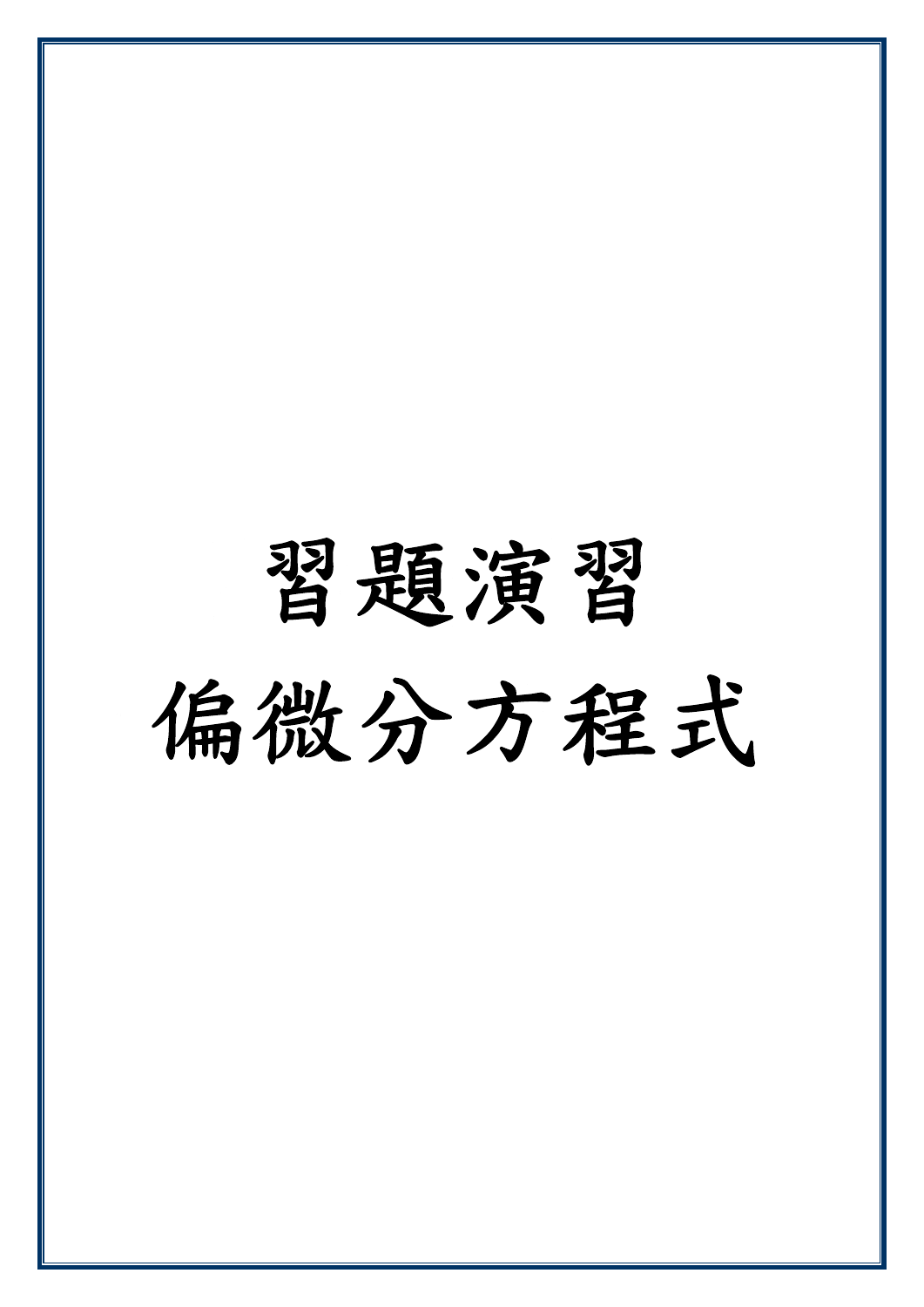## 習題演習:偏微分方程式

■ 一階非線性偏微分方程式

【習題 1】

Solve the partial differential equation  $x \frac{\partial z}{\partial x} + y \frac{\partial z}{\partial y} = z - 1$  $\lambda x$   $\partial y$  $\frac{\partial z}{\partial x} + y \frac{\partial z}{\partial y} = z - 1$ .

【参考解答】通解爲 $\phi\left(\frac{y}{2}, \frac{z-1}{z}\right) = 0$ *x x* φ  $\left(\frac{y}{x}, \frac{z-1}{x}\right) =$ 

■ 常係數 n 階齊次偏微分方程式 【習題 1】

Solve the partial differential equation  $\frac{\partial^2 z}{\partial x^2}$  - 3  $\frac{\partial^2 z}{\partial x \partial y}$  + 2  $\frac{\partial^2 z}{\partial y^2}$  =  $e^{x+y}$  $\frac{\partial^2 z}{\partial x^2} - 3 \frac{\partial^2 z}{\partial y^2} + 2 \frac{\partial^2 z}{\partial z^2} = e^{x+1}$  $\frac{\partial^2 z}{\partial x^2} - 3 \frac{\partial^2 z}{\partial x \partial y} + 2 \frac{\partial^2 z}{\partial y^2} = e^{x+y}.$ 

$$
[\hat{F}^{\pm}(\hat{F}^{\pm})] z = \phi_1(y+x) + \phi_2(y+2x) - xe^{y+x}
$$

$$
\begin{aligned}\n\left[ \mathbb{E} \mathbb{E} \mathbb{E} \mathbb{E} \mathbb{E} \mathbb{E} \mathbb{E} \mathbb{E} \mathbb{E} \mathbb{E} \mathbb{E} \mathbb{E} \mathbb{E} \mathbb{E} \mathbb{E} \mathbb{E} \mathbb{E} \mathbb{E} \mathbb{E} \mathbb{E} \mathbb{E} \mathbb{E} \mathbb{E} \mathbb{E} \mathbb{E} \mathbb{E} \mathbb{E} \mathbb{E} \mathbb{E} \mathbb{E} \mathbb{E} \mathbb{E} \mathbb{E} \mathbb{E} \mathbb{E} \mathbb{E} \mathbb{E} \mathbb{E} \mathbb{E} \mathbb{E} \mathbb{E} \mathbb{E} \mathbb{E} \mathbb{E} \mathbb{E} \mathbb{E} \mathbb{E} \mathbb{E} \mathbb{E} \mathbb{E} \mathbb{E} \mathbb{E} \mathbb{E} \mathbb{E} \mathbb{E} \mathbb{E} \mathbb{E} \mathbb{E} \mathbb{E} \mathbb{E} \mathbb{E} \mathbb{E} \mathbb{E} \mathbb{E} \mathbb{E} \mathbb{E} \mathbb{E} \mathbb{E} \mathbb{E} \mathbb{E} \mathbb{E} \mathbb{E} \mathbb{E} \mathbb{E} \mathbb{E} \mathbb{E} \mathbb{E} \mathbb{E} \mathbb{E} \mathbb{E} \mathbb{E} \mathbb{E} \mathbb{E} \mathbb{E} \mathbb{E} \mathbb{E} \mathbb{E} \mathbb{E} \mathbb{E} \mathbb{E} \mathbb{E} \mathbb{E} \mathbb{E} \mathbb{E} \mathbb{E} \mathbb{E} \mathbb{E} \mathbb{E} \mathbb{E} \mathbb{E} \mathbb{E} \mathbb{E} \mathbb{E} \mathbb{E} \mathbb{E} \mathbb{E} \mathbb{E} \mathbb{E} \mathbb{E} \mathbb{E} \mathbb{E} \mathbb{E} \mathbb{E} \mathbb{E} \mathbb{E} \mathbb{E} \mathbb{E} \mathbb{E} \mathbb{E} \mathbb{E} \mathbb{E} \mathbb{E} \mathbb{E} \mathbb{E} \mathbb{E}
$$

■ 二階線性偏微分方程式

【習題 1】

$$
\mathcal{\vec{X}} u_{xy} = e^x + \cos y \mathcal{\vec{Z}} f^x
$$

 $\Box$  参考解答  $\Box$   $u = e^x y + x \sin y + \phi_1(x) + \phi_2(y), \frac{d}{dx} \phi_1(x) = \phi(x) \boxplus \psi_1(x) \boxtimes \phi_2(y)$  爲 任意可微分函數

【習題 2】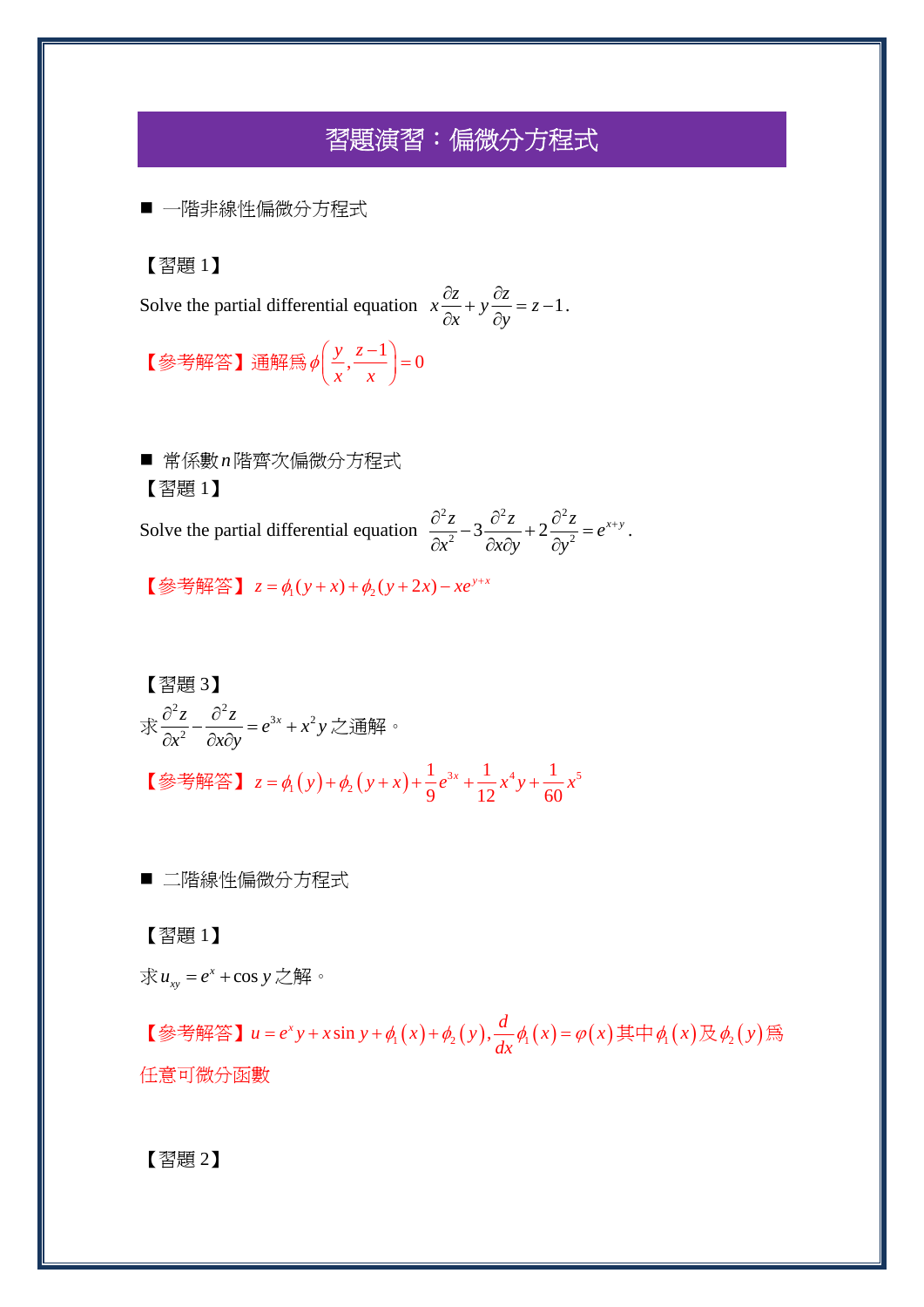$\mathbb{R}^2 u_{yy} - 2x u_y + x^2 u = (x - 2)^2 e^{3x + 2y}$ 

**【参考解答】**  $u = e^{xy} \phi_1(x) + x e^{xy} \phi_2(x) + e^{3x+2y}$ 

## 【習題 3】

請寫出偏微分方程  $\frac{2u}{x^2} + x \frac{\partial^2 u}{\partial x^2} = 0$  $x^2$   $\partial y$  $\frac{\partial^2 u}{\partial x^2}$ +x $\frac{\partial^2 u}{\partial y^2}$ =0的特徵方程式。並請指出此方程式是屬於哪一 種類型(例如拋物型,等等)。請分 *x* > 0和 *x* < 0 兩種情況討論。【93 中央土研所結 構組大地組】

【參考解答】(1)特徵方程式為  $\frac{dy}{dx}$  + x = 0  $\left(\frac{dy}{dx}\right)^2 + x = 0$ , (2)  $x > 0$ 時⇒  $B^2 - 4AC < 0$  , 屬橢 圓形, *x* < 0 時 ⇒ *B*<sup>2</sup> − 4AC > 0 ,屬雙曲線型。

■ 直角坐標的拉普拉斯方程式

【習題 1】

請利用分離變數法求得下列問題之 steady-state solution,*u*:控制方程式  $\frac{d^2u}{dx^2} + \frac{\partial^2u}{\partial y^2} = 0$  $\frac{\partial^2 u}{\partial x^2} + \frac{\partial^2 u}{\partial y^2} = 0$  , $x > 0$  , $t > 0$  。【91 交大土研所結構組】

 $(x, y) = \sum_{r=0}^{\infty} \frac{-2[1 - (-1)]}{\sqrt{2}}$ 【參考解答】 $\phi(x, y) = \sum_{n=1}^{\infty} \frac{1}{n\pi \left[1 + (n\pi)^2\right]}$  $2|1-(-1)$  $(y) = \sum_{n=1}^{\infty} \frac{1}{n^2} \sin y \sin y$ 1 *n n*  $f(x, y) = \sum \frac{y}{x} - \frac{y}{x^2} \sin y \sin n\pi x$  $n\pi$  | 1+ (*n*  $\phi(x, y) = \sum \frac{y}{x}$  in y sin  $n\pi$  $\pi$  | 1 + |  $n\pi$ ∞  $=\sum_{n=1}^{\infty}\frac{-2\left[1-\left(-1\right)^{n}\right]}{n\pi\left[1+\left(n\pi\right)^{2}\right]}$ ∑

■ 柱座標的拉普拉斯方程式

【習題 1】

Solve the following initial value problem  $2 f$  1 at 1 a<sup>2</sup>  $\frac{f}{2} + \frac{1}{r} \frac{\partial f}{\partial r} + \frac{1}{r^2} \frac{\partial^2 f}{\partial r^2} = 0$ *r*<sup>2</sup> *r*  $\partial r$  *r*<sup>2</sup>  $\partial \theta$  $\frac{\partial^2 f}{\partial r^2} + \frac{1}{r} \frac{\partial f}{\partial r} + \frac{1}{r^2} \frac{\partial^2 f}{\partial \theta^2} = 0$ ,  $\frac{\partial f}{\partial r} = 2 \cos \theta$  for  $r = 2$ ,  $f = 3\cos\theta$  as  $r \to \infty$  for the function  $f(r, \theta)$  defined in the region  $2 \le r < \infty$ ,  $0 \le \theta < 2\pi$  of a plane, for which  $(r, \theta)$  is the polar coordinates. [92 台 大土研所】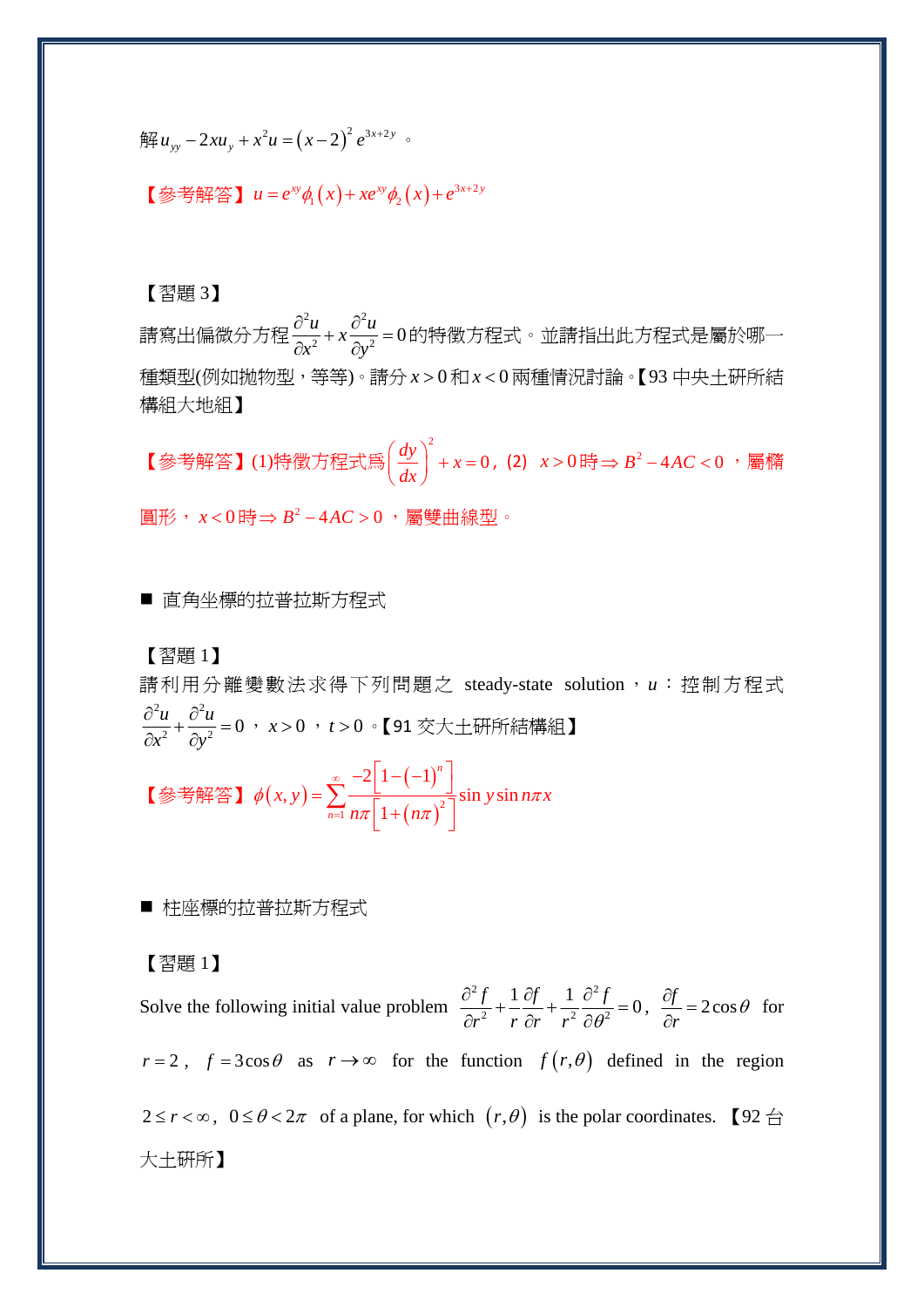【参考解答】  $f(r,\theta) = 3r\cos\theta + \frac{4}{r}\cos\theta$ *r*  $\theta$ ) = 3r cos  $\theta$  +  $-\cos \theta$ 

■ 直角坐標的熱導方程式

【習題 1】

有一偏微分方程式如下所示  $\sigma^2$ 2  $\frac{\partial u}{\partial t} = a^2 \frac{\partial^2 u}{\partial x^2}$  $\frac{\partial u}{\partial t}$  =  $a^2 \frac{\partial^2 u}{\partial z^2}$  , 其中 0≤ *z* ≤ 2*H* , *t* ≥ 0 , *a* 爲常係數。 應用變數分離法及已知 邊界條件求得其解為  $(z,t)$  $2^2$ <sup>2</sup>  $\sum_{n=1}^{\infty} A_n \sin \frac{n\pi x}{2H} \exp \left(-\frac{n\pi}{4H^2}\right)$  $u(z,t) = \sum_{n=1}^{\infty} A_n \sin \frac{n\pi x}{2} \exp \left(-\frac{n^2 \pi^2 a^2 t}{2} \right)$  $H$ <sup>--r</sup>  $4H$  $\sum_{m=1}^{\infty}$   $\sum_{n=1}^{\infty}$   $\pi x$   $\left(n^2 \pi\right)$  $=\sum_{n=1}^{\infty}A_{n}\sin{\frac{n\pi x}{2H}}\exp\left(-\frac{n^{2}\pi^{2}a^{2}t}{4H^{2}}\right)$ ,其中exp 代表指數函數。試根據初始條件  $u\!\left( z,0\right) \!=\! u_{\!_{}}\,$ ,求待定係數 $\,A_{\!n}^{}$  = ? 【92 台科大大地組(15%)】 exp

【参考解答】  $A_n = \frac{2u_0}{u_0} (1 - \cos n\pi)$  $=\frac{2u_0}{n\pi}\left(1-\cos n\pi\right)$ 

■ 直角坐標的波動方程式

【習題 1】

波方程 $u_{xx} + u_{yy} = u_{\mu}$ 的解滿足以下條件 B.C.:  $u(0, y, t) = 0$ ,  $u(1, y, t) = 0$ ,  $u(x, 0, t) = 0$ ,  $u(x, 1, t) = 0$ , I.C.:  $u(x, y, 0) = 0$ ,  $u(x, y, 0) = g(x,y)$ , 設 $g(x,y)$ 爲已知函數,而此解可以表示成  $(x,y,t)$ =  $\sum\limits_i\sum\limits_i D_{_{mn}}\sin(m\pi x)\sin(n\pi y)\sin(K_{_{mn}}t)$ ,請找出 $D_{_{mn}}$ 和 $K_{_{mn}}$ 的數學表達 式。【91 中央土研所結構組大地組(20%)】  $-1$   $n=1$  $(y, y, t) = \sum_{m} \sum_{mn} D_{mn} \sin(m\pi x) \sin(n\pi y) \sin(K_{mn}$  $m=1$   $n$  $u(x, y, t) = \sum_{m} \sum_{mn} D_{mn} \sin(m\pi x) \sin(n\pi y) \sin(K_{mn}t)$ ∞ ∞  $=\sum_{m=1}$   $\sum_{n=1}$   $D_{mn}$   $\sin(m\pi x)\sin(n\pi y)\sin(K_{mn}t)$  ,請找出 $D_{mn}$ 和 $K_{mn}$ 【參考解答】  $D_{mn} = \frac{4}{k} \int_0^1 \int_0^1 g(x, y) \sin m\pi x \sin n$  $D_{mn} = \frac{4}{k_{mn}} \int_0^1 \int_0^1 g(x, y) \sin m\pi x \sin n\pi y dx dy$ ,  $k_{mn} = \sqrt{m^2 \pi^2 + n^2 \pi^2}$ 

## 【習題 2】

The displacement  $u(x,t)$  of a semi-infinite is governed by the following partial differential equation  $\int_2 \partial^2 u \, \bigg| \, \partial^2$ 2  $2^{2}$  $c^2 \frac{\partial^2 u}{\partial x^2} = \frac{\partial^2 u}{\partial x^2}$  $\frac{\partial^2 u}{\partial x^2} = \frac{\partial^2 u}{\partial^2 t}$ ,  $x > 0$ ,  $t > 0$ , where *c* is a constant. With the